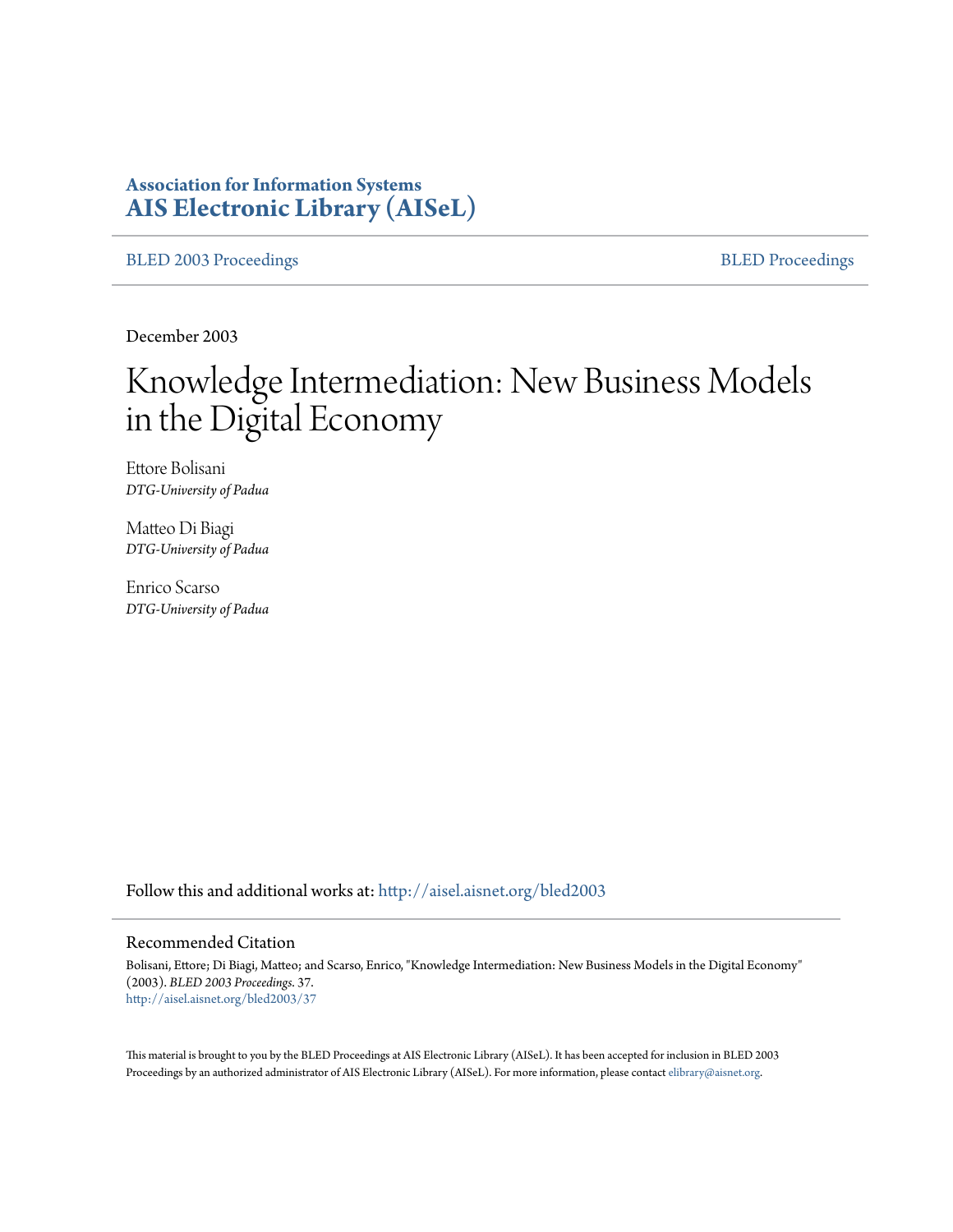## **16th Bled eCommerce Conference**

#### **eTransformation**

Bled, Slovenia, June 9 – 11, 2003

# **Knowledge Intermediation: New Business Models in the Digital Economy**

#### **Ettore Bolisani, Matteo Di Biagi, Enrico Scarso**

DTG – University of Padova, Italy Ettore.Bolisani@unipd.it, DiBiagi@gest.unipd.it, Enrico.Scarso@unipd.it

#### **Abstract**

*The upsurge of Internet and e-commerce strengthens the idea that knowledge is the key resource for competitive advantage, because such technologies offer opportunities to acquire and share knowledge with no geographical or temporal limits. Nevertheless, the experience shows that the practical implementation of new business strategies, grounded on the deliberate exploitation of knowledge though the Internet, is a complex issue that requires new managerial tools and roles. This paper examines and discusses emerging business roles that can be referred to as "knowledge intermediaries" online, whose aim is to provide services for retrieving, acquiring, and managing external knowledge resources. After characterising the conceptual features of such business model, based on the analysis of the literature on Knowledge Management and e-commerce, the findings of preliminary case-study research are discussed.* 

### **1. Introduction**

Though the enthusiasm of the early days for e-commerce has been replaced by a more depressing atmosphere, many observers believe that we are just at the beginning of a new phase. Web technologies are undoubtedly capable of connecting people and organisations all around the world, thus enabling the instantaneous exchange of data in different formats. The real point is that we still need to learn how to fully exploit such potential.

In the recent past, e-commerce has been primarily seen in relation to its potential for improving the efficiency of communication, i.e. as a mean for re-allocating informational contents that are already available and explicit. Nevertheless, this viewpoint can't explain the success and failures of many e-commerce projects, and new perspectives are required to analyse the creation of value from new content and new ways to exchange it.

The current literature tends to put a cognitive interpretation on the phenomenon, in line with the latest thinking in the economic and managerial disciplines which consider knowledge the key source of competitive advantage and regard Internet and e-commerce as powerful tools to acquire, elaborate, and distribute knowledge with no spatial or temporal limits. However, the academic analysis and the practical experience have pointed out that numerous managerial and technological problems still hinder the realisation of a real knowledge-based economy.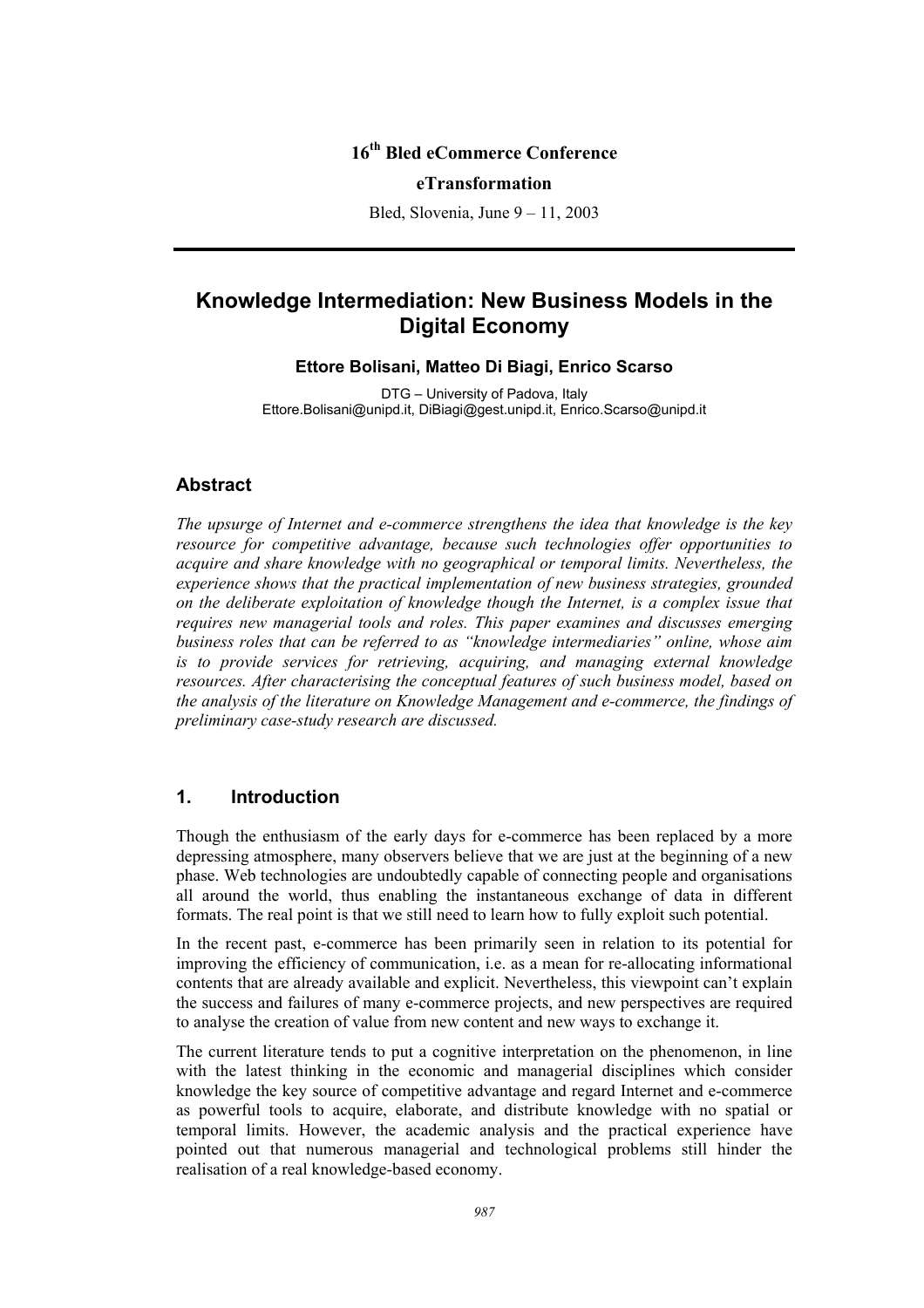In particular, the flourishing field of study known as Knowledge Management (KM) deals with issues such as the mechanisms for knowledge generation, transfer, and exploitation for business purpose. Originally developed for intra-organisational contexts (Nonaka and Takeuchi, 1995), KM is now being extended to inter-organisational relations (Holsapple and Singh, 2001; Warkentin *et al.*, 2001). So far, useful insights have been given into approaches to a deliberate and systematic management of knowledge, but further work is necessary to convert the conceptual elaboration and the practical hints into established managerial models and tools. Also, numerous studies and projects have dealt with the design and development of technical equipment and methods for supporting KM, ranging from "smart" data mining systems to intelligent agents, to broader projects aimed to fix semantic tags to the Web (Berners-Lee *et al*., 2001). Such initiatives have so far clearly denoted the difficulties in trying to completely bypass the human involvement in knowledge manipulation.

In such a picture, there is room for the upsurge and development of innovative services for a knowledge-based use of the Internet. This paper focuses on the emerging business services related to the management of knowledge flows between organisations. We examine the role of "knowledge intermediation", i.e. services, provided via the Internet, that support inter-organisational KM. The purpose here is: to explore the possible development of new business models that combine the use of e-commerce tools with a KM capability; to suggest preliminary classifications; to highlight potential business opportunities, and problems as well. In addition, the findings of a exploratory analysis of services and operators are also presented, with the aim to validate the utility of the suggested definitions and classifications, and to set a research agenda.

## **2. Inter-organisational KM**

#### *2.1 Knowledge and KM*

Clearly, we will not discuss the philosophical implications of the concept of knowledge. We will just adopt a working definition, where knowledge is regarded as *actionable information*, that is the capability of using information to make business decisions or take actions (Malhotra, 2000; Tiwana, 2000; Roberts, 2000). This definition highlights two important aspects, and namely: a) knowledge differs from pure information or simple data, meaning that the bits processed by computers or transferred through the Internet do not represent knowledge; and b) knowledge is built on data and information, but it is the active involvement of the individual that transforms them into knowledge and hence decisions. In KM studies, an important qualification of knowledge regards the distinction among its different forms. A well-known classification is based on the fundamental contribution of Polanyi (1967), underlining the difference between the *explicit* (that should be relatively easy to formalise, transfer, or store) and the *implicit* component (pertaining to ideas, feelings, and individual experience, and therefore much more complex to share). Other classifications are based on the content of knowledge (Alavi and Leidner, 2001; Zack, 2001), and distinguish among: declarative/descriptive knowledge (know-about), procedural knowledge (know-how); casual/relational knowledge (knowwhy); knowledge of the "sources of knowledge" (know-who); and relational knowledge (know-with). Finally, there may be a distinction between individual and organisational knowledge, where the latter is produced and shared within a group of individuals having common goals (Bhatt, 2001).

Such elements are generally used by KM scholars to define the approaches to the systematic management of knowledge within organisations, and specify the fundamental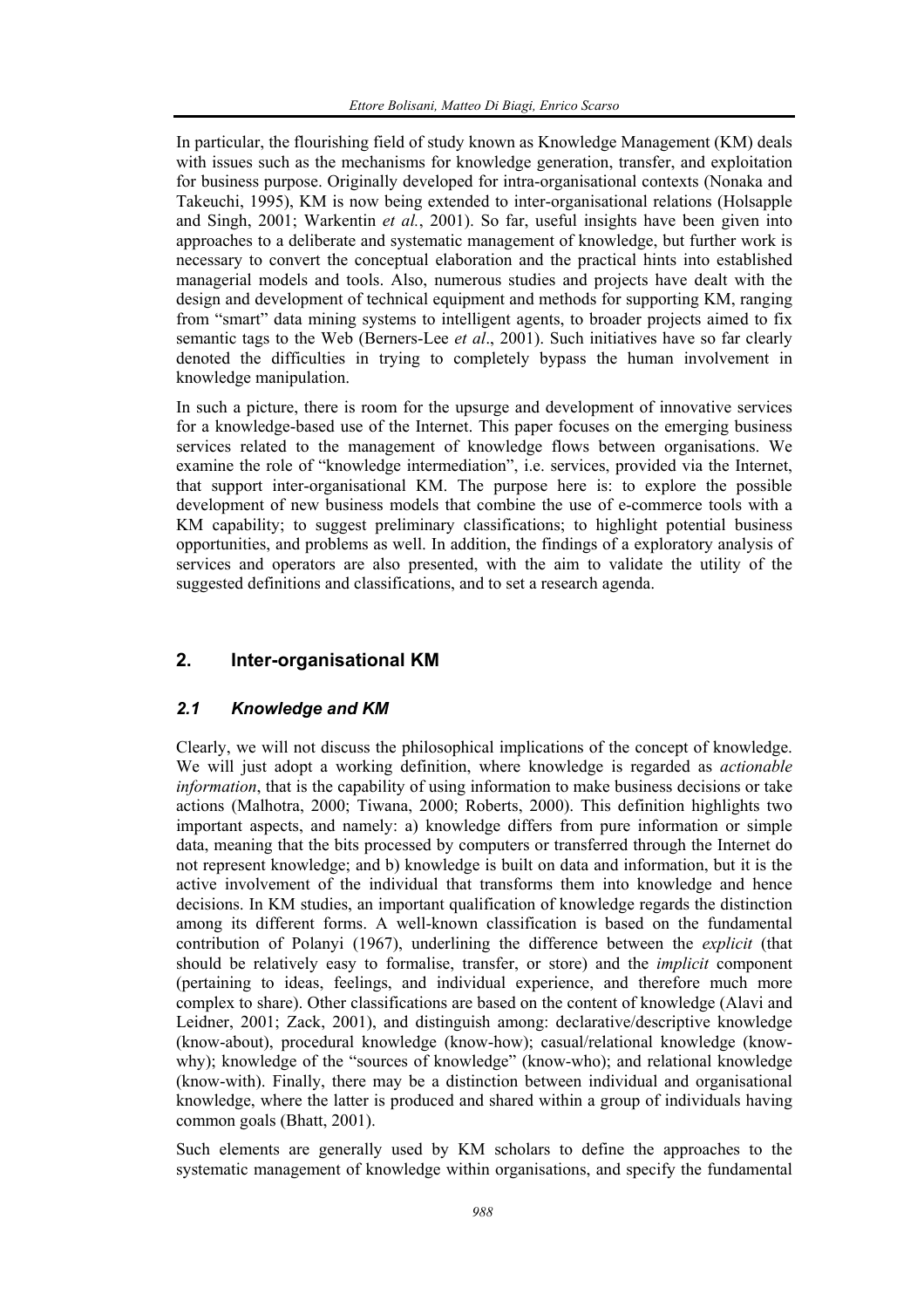KM processes or activities, namely (Alavi and Leidner, 2001; Holsapple and Singh, 2001; Shin *et al*., 2001): a) knowledge creation/acquisition; b) storage and retrieval; c) transfer, distribution, sharing; and d) application or exploitation. It must be underlined that different capabilities and organisational roles are required or involved in each process, as well as specific managerial problems are raised by the different types of knowledge treated.

#### *2.2 From KM to Knowledge Network Management*

Since it is unlikely that single organisations can have or be able to internally generate all the knowledge base needed for its business (Quintas *et al.*, 1997), they have to continuously tap into external knowledge sources. This is the reason why the present economy increasingly rests on *knowledge networks*, i.e. inter-organisational agreement to share knowledge among network members (Millar *at al*., 1997; Pyka, 1997, 2001; Warkentin *et al*., 2001; Peña, 2002).

Consequently, the principles and contents elaborated in "traditional" KM have to be reframed to perform knowledge network management (Seufert *et al*., 1999). This clearly rises new problems, since each member of a network may have specific goals, languages, values, mental schemes, competencies, etc. In addition, managing a knowledge network implies the subdivision of "cognitive tasks" and KM competencies among the participants, and can require new roles within knowledge chains.

## *2.3 Technologies for KM*

The development of computer systems are deemed to facilitate the elaboration and sharing of knowledge, and thus knowledge and network knowledge management. Information systems and technologies designed for KM, usually called *knowledge management systems* (KMS), can include both "old" software concepts rearranged for KM (e.g. data mining technologies), and new tools (i.e. software agents, etc.). In particular, Internet technologies can be considered "pervasive" tools, in that they underpin most of the current KMS (Binney, 2001).

It is the opinion of many scholars that technology is, by nature, a key component of KM (Alavi and Leidner, 2001), but the technology itself, despite its unquestionable potential, is not enough to solve the problem of managing knowledge (McDermott, 1999; Johannessen *et al*., 2001; Walsham, 2001). On the contrary, focussing on the technology alone can lead to negative and unwilling effects (Hendricks and Vriens, 1999). The effectiveness of a KMS clearly depends on the way the trade-off between high automation and flexibility to exceptions is resolved; this is a well known dilemma of information systems (Gebauer and Scharl, 1999). In general, any function of a KMS should be designed considering the specific kind of knowledge, exchange processes, and interconnecting players (Bolisani and Scarso, 1999; Marwick, 2001).

## **3. Knowledgemediary: Discussing a Definition**

As said, this work aims to investigate the role played by an operator who may assist the inter-organisational knowledge transfer process: such operator can be regarded as a sort of *knowledge intermediary*, or *knowledgemediary*. Before defining the meaning of this term in more detail, it is first useful to briefly refer to the notions, analysis, and evidence that more closely recall the *raison d'être* and the functions carried out by these economic agents.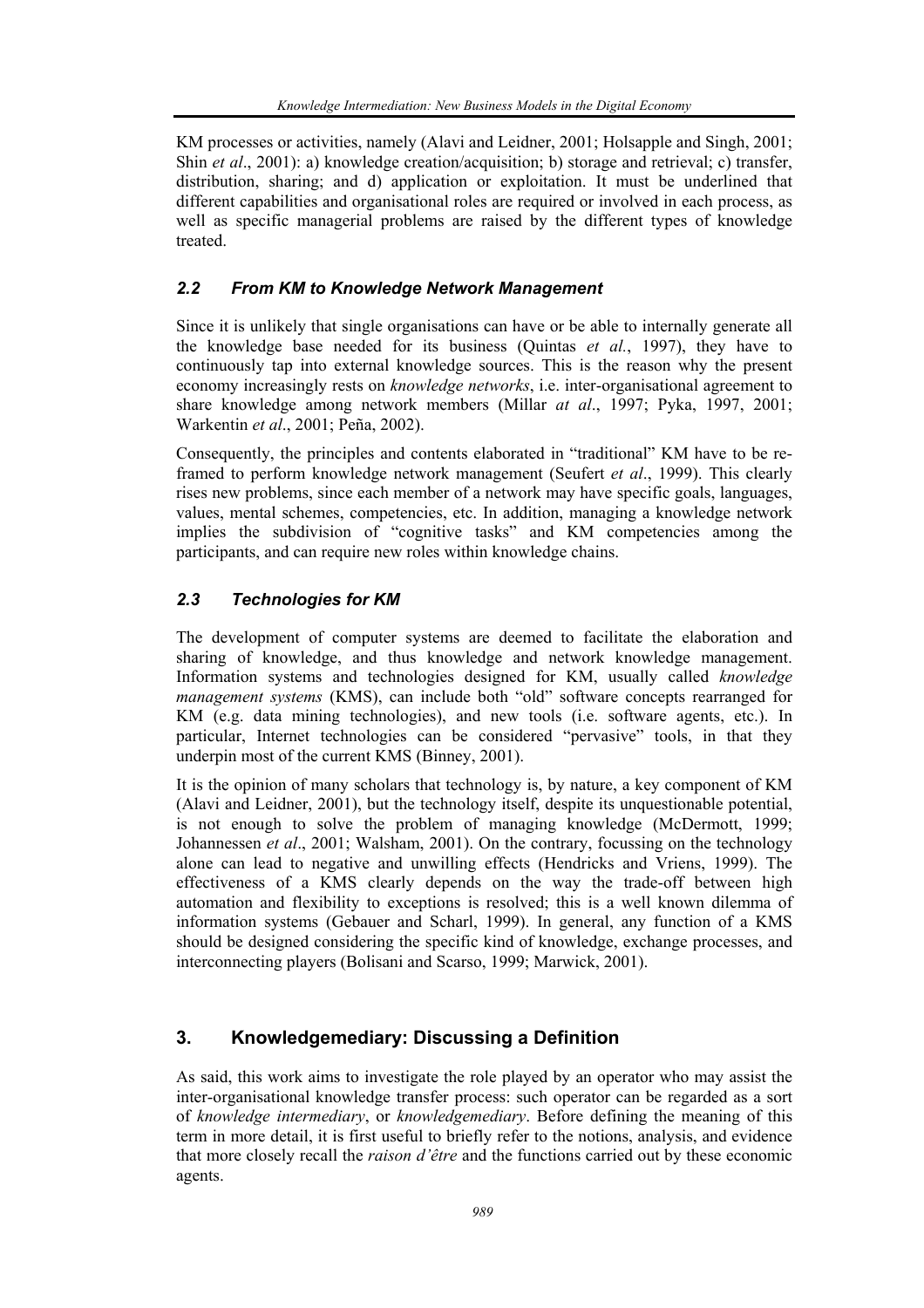#### *3.1 Knowledge Intensive Business Services (KIBS)*

KIBS have been studied as particular services concerning the collection, analysis, generation and/or distribution of knowledge. Miles (1996) proposes an useful distinction between "traditional" KIBS (e.g. classical consulting services) and T-KIBS (i.e. services that concern or are based on the use of information and communication technologies including Internet-based applications).

There is a growing number of studies that underline the relevant contribution of KIBS in the present economies (OECD, 1997; Roberts *et al.*, 2000; Tomlison, 2000), as well as their special characters, i.e.: an enabling role in innovation transfer (Den Hertog, 2000), and the function of "cognitive interface" between different business partners (Hauknes and Antonelli, 1999). Clearly, the concept of knowledge intermediation has its roots inside the T-KIBS category, although a more thorough analysis of the intermediation aspect is necessary.

### *3.2 Intermediation in the Internet Era*

Traditionally, intermediaries act as interface between supply and demand for making relations and transactions between parties more efficient (Alderson, 1954; Stanton, 1967; Coyle and Andraski, 1990). It can be noted that many functions supplied by intermediaries (e.g.: identification of needs; information on products and suppliers; comparisons; market intelligence; distribution of information on products; customer targeting and demand orientation, etc.) exhibit a marked cognitive content (Sarkar *et al*., 1995). In substance, the value added by intermediaries consists in bridging over a cognitive gap between demand and supply, and thus facilitating the exchange of knowledge for settling transactions.

The fundamental economic theories also consider the cognitive implications of intermediation. For instance, according to the transaction costs theory, the choice between in-house direct sale and external intermediaries is based on the complexity, specificity, and uncertainty (that is cognitive features) of such activity (Rangan *et al*., 1992). In the *principal-agent* theory the agents are delegated to assist the principals with their economic counterparts in order to reduce their decisional complexity due to knowledge shortages (Pratt and Zeckhauser, 1985). Also, the quality of information exchanged by trading partners, and the signalling mechanisms employed for this are of importance (Akerlof, 1970; Choi *et al*., 1997): again, intermediation is crucial in this.

The cognitive implications of intermediation rises key issues for Internet-based business activities. Firstly, although the huge amount of information available on the Web extends the cognitive capabilities of the users, the growing complexity of the cyberspace makes its exploitation even more difficult. This is the reason why "knowledge brokers" are needed, capable of assisting the users in the management of online knowledge sources (Hargadon and Sutton, 2000). Another issue is the structural effect of the diffusion of ecommerce on intermediation (Benjamin and Wigand, 1995). As it is well known, theoretical arguments and empirical observations show that the "disintermediation" effect is not a foregone consequence of the diffusion of e-commerce; instead, different scenarios can take place (Sarkar *et al*., 1995; Giaglis *et al*., 2002), including the development of new forms of intermediaries. Examples are the so-called *infomediaries* (online firms specialising in online customer profiling and analysis of navigation traces), and *cybermediaries* (online companies that specialise in online transactions, as web malls, comparison sites, credit card clearing services, etc.). In many cases the restructuring effects on value chains induced by e-commerce lead to new intermediaries establishing connections inside virtually-glued value chains (Upton and McAfee, 1999; Selz, 1999; Lefebvre and Lefebvre, 2000).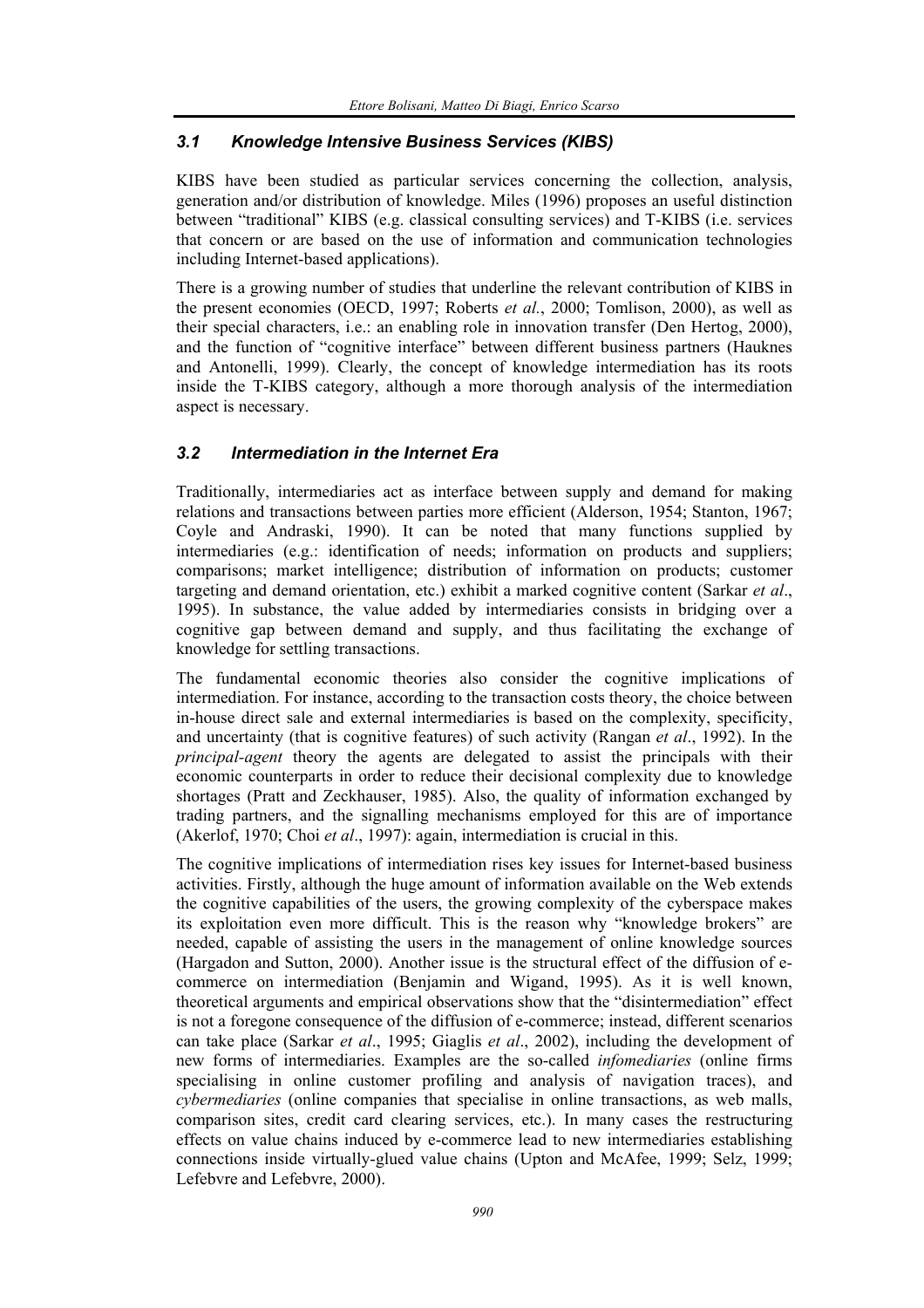#### *3.3 Intermediation in KM Processes*

The KM literature draws attention to the role of brokers between knowledge sources and recipients. For instance, experts specialising in a particular field can be used to guide the design and maintenance of a Web portal, and thus act as a bridge between sources of knowledge and users (Mack *et al*., 2001). The presence of a knowledge broker is needed also inside a single organisation, since it can be considered as an internal knowledge market made up by different individuals, project teams or business units (Markus, 2001). Generally speaking, the broker assists sources and recipients to match their different interpretative contexts, translate meanings and values, and assist the transfer process.



*Figure 1: The Process of Knowledge Transfer (adapted from Hendriks and Vriens, 1999)* 

A schematisation of the *knowledge transfer* process may help in understanding the role of a knowledge broker (Hendriks and Vriens, 1999; Tuomi, 2000; Garavelli *et al*., 2002). In short (see fig. 1), a particular kind of knowledge content may require extraction, selection, codification and de-codification (e.g. conversion in the appropriate format, language, etc.) in order to be transferred. To be successful, this process needs: the sharing of a common interpretative context or background, a mutual interest in the transfer, and established "trust" (i.e. the parties should not doubt the quality of the knowledge transferred). Clearly, an intermediary, by performing one or more of the previous tasks, may contribute to reduce the barriers between source and receiver.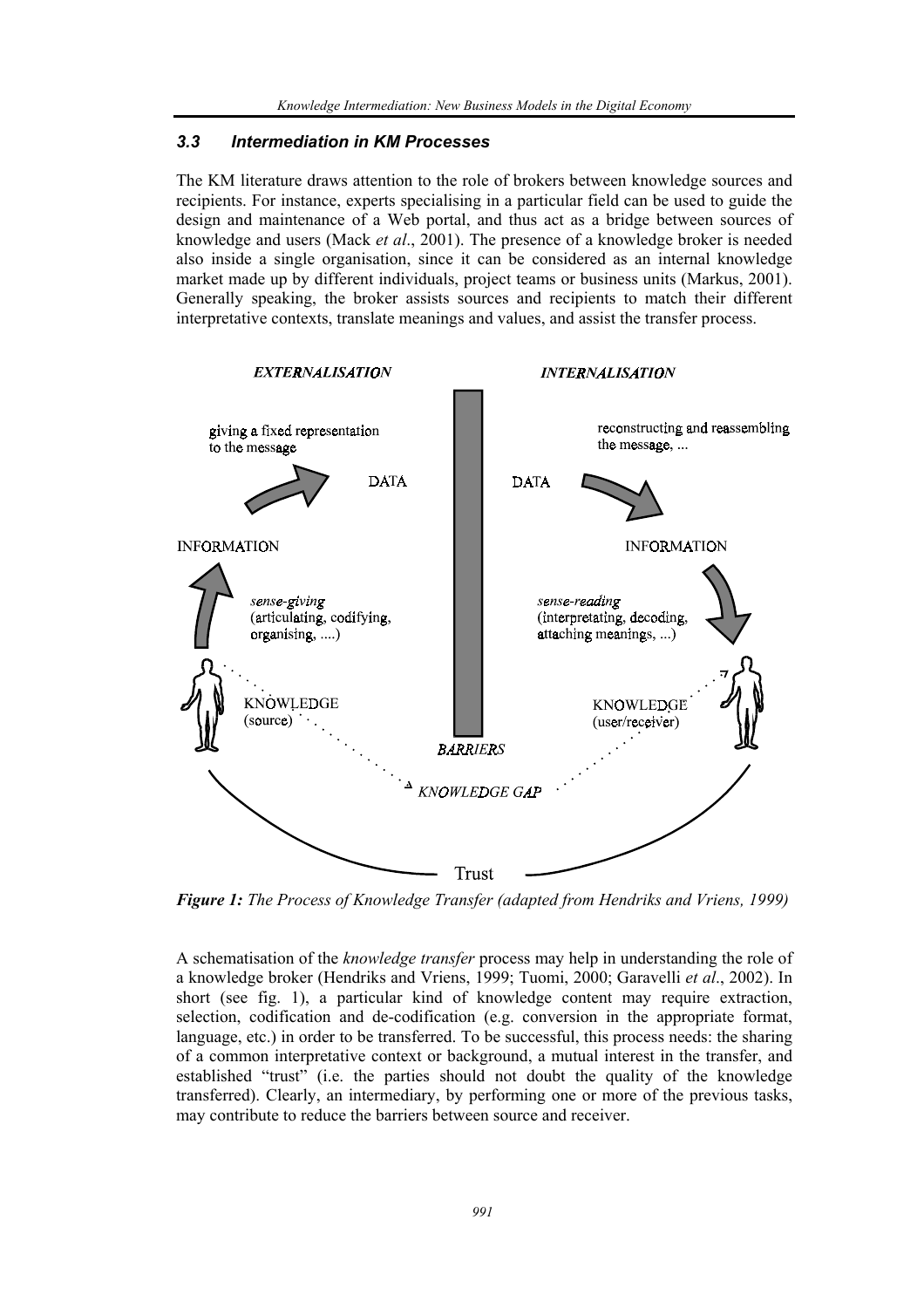### *3.4 Toward a Definition of Knowledgemediary*

Based on what previously affirmed, we now propose the definition of a new category, named *knowledgemediary* (KMY). Such operation is not original in itself, and it can always be questioned whether it is really necessary to add a new term. However, the effective transition of the Internet from a "network for sharing data" to a " knowledge network " requires services explicitly devoted to the transfer of knowledge, and their analysis.

Thus, the attempt here is to directly explore the nature and features of this specific "unit of analysis": a new business model that can be seen as the combination of the elements illustrated above. Namely:

- capability of managing *inter-organisational* KM processes;
- *intermediation*, i.e. acting as interface between sources of knowledge and users, and helping transactions whose object is knowledge;
- capability of designing and/or using information technologies as a fundamental support of such activities.

More precisely, the practical exploitation of the business model can be associated to the following issues:

- the business value of KMYs derives from the existence of a *cognitive gap* between sources and users;
- their core competencies concern the management of knowledge transfer between organisations, consisting of identifying knowledge needs of the users, researching and selecting sources and knowledge contents, performing codification/decodification processes, etc.;
- in addition, KMYs imply the capability of selecting the most adequate solution for settling a knowledge transaction in accordance to the specific circumstances (namely: nature of players involved, kind of knowledge exchanged, property rights, legal implications, payments, etc.);
- finally, an integral part of the KMY model is technology, or better the capability of using and integrating computer applications into the KM processes.

## **4. KMY Services: Contents and Articulation**

We intend to use the definition of KMY to explore the nature, potential, and limitations of new knowledge-intensive business services. To do that, it is firstly important to describe in more detail the possible articulation of KMY services. With this purpose, and according to the analysis performed in the previous sections, we identified six fundamental dimensions that can be of use to outline the general framework of KMY services, and suggest criteria for a reference taxonomy. We referred to a simple situation characterised by the presence of: one or many *users* (typically business users: firms, professionals, etc.); one or many knowledge *sources* (other firms, university departments, research centres, etc.); and a *KMY*.

*a. Knowledge flows*:

- knowledge asked or researched by the users;
- knowledge delivered by the source (not necessarily on demand);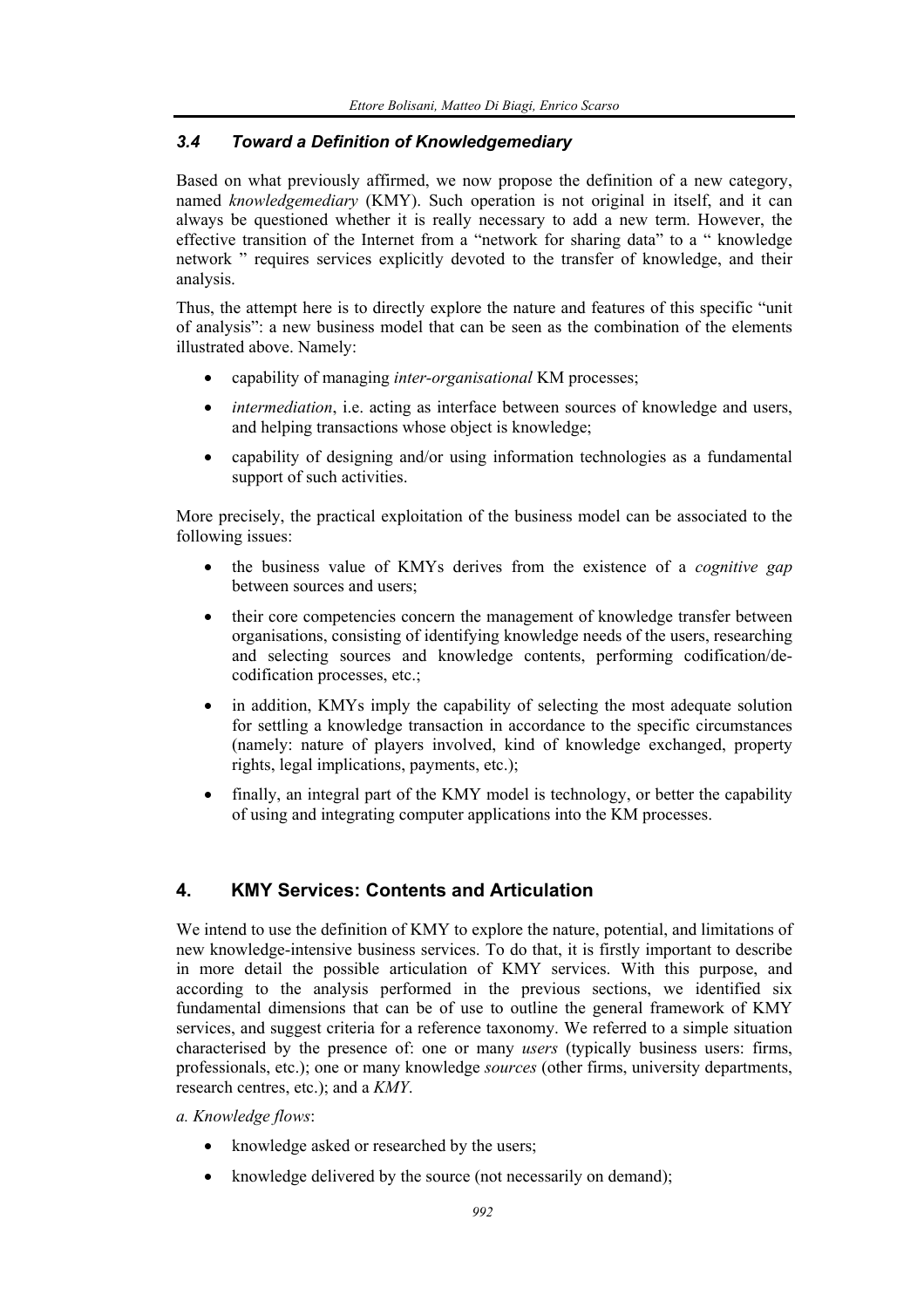- knowledge that represents an additional (and original) contribution of the KMY.
- *b. Type of exchanged knowledge:* 
	- tacit vs. explicit. Although fascinating, this distinction is less useful on a practical basis. It is possible to refer to tacit/explicit components based on the transfer process, since the explicit one, referring to more "universal" interpretations, can be more easily "de-contextualised" and transferred in formal modes (e.g.: the price of a stock, a chemical formula, etc.), while the tacit component is tightly connected to the originating interpretative framework;
	- range and scope, e.g.: multidisciplinary vs. specialised knowledge;
	- object, e.g.: know-about, know-how, know-why, know-who, know-with (see section 2.1).

#### *c . KM process implied in the KMY service:*

- acquisition (i.e.: identifying and cataloguing sources, analysing nature and formats of knowledge, etc.);
- selection (choice of the specific knowledge to be transferred in relation to the specific uses);
- internalisation (assistance to users in the assimilation of knowledge);
- externalisation and distribution (assistance to sources in the delivery of knowledge).
- *d. Technical infrastructure and competencies:* 
	- organisational-managerial component. KM competencies (see point c.), knowledge of the sector/market where the KMY operates, capability of managing inter-organisational network relations, and intermediation skills;
	- technical components. Tools used to support inter-organisational KM processes in an Internet environment, as well as the skills to select, configure, and use them.

#### *e. Mechanisms for knowledge transactions:*

When knowledge is the object of an economic exchange, the transaction rises specific issues in relation to (Boisot, 1999) the transfer, protection, and replication of the property rights. It should also be analysed what service is really paid for. More generally, the issues involved are:

- mechanisms used for the economic exchange (formats, times, contracts, etc.);
- mechanisms used for payments;
- duration of the transactional relations (e.g.: spot, repetitive, or project-based relation).

*f. Structure of business relations*:

- bilateral relations with a single user or source (i.e.: a sort of "private consultant");
- relations with multiple and indistinct sources and users;
- relations with players belonging to a specific industry, value chain, or business community.

It should be noted that the structure of business relations of a KMY with its clients can be different from the structure of knowledge flows that are activated more broadly. Both the users and the sources can be "the clients" of a KMY, depending on the particular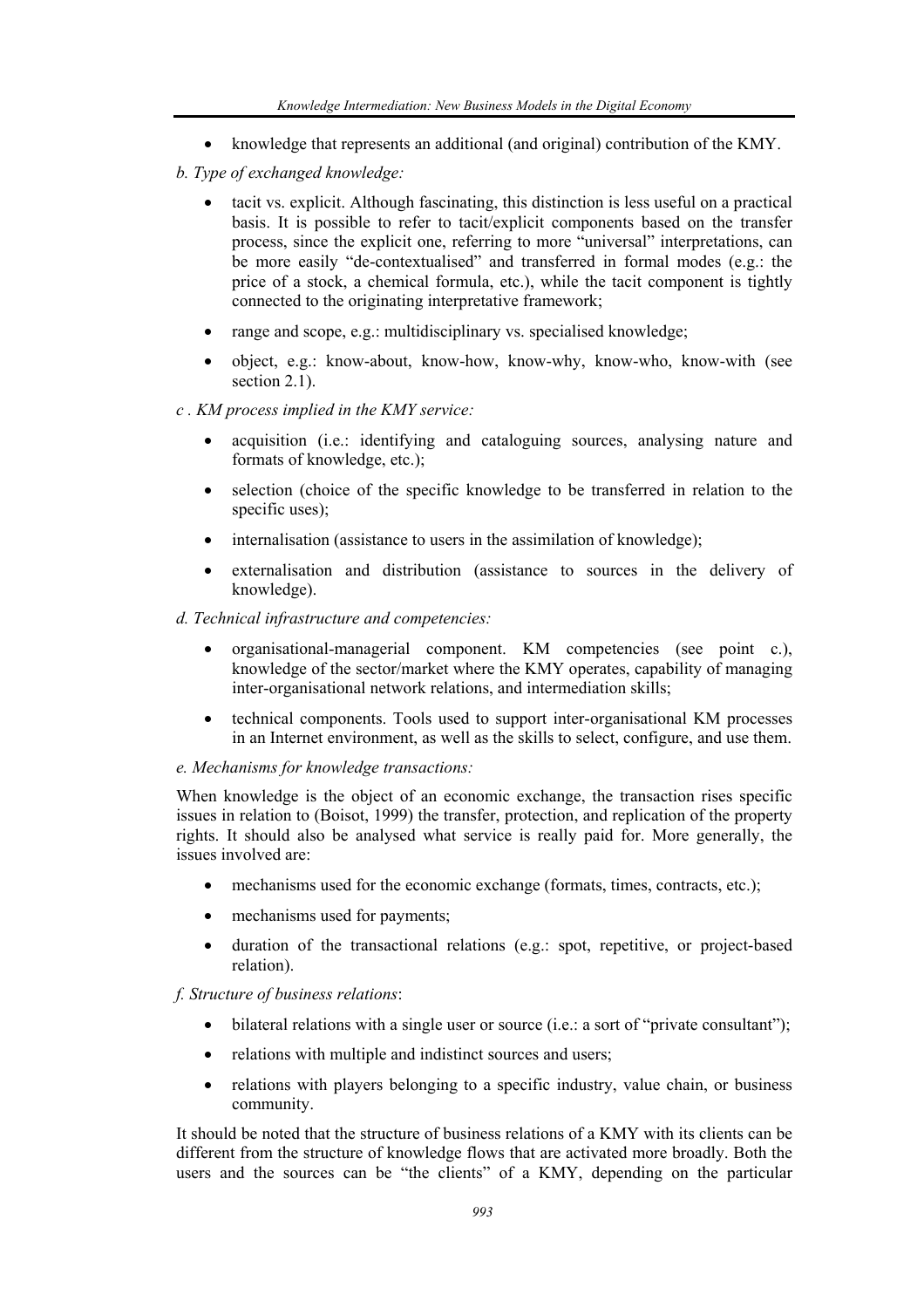circumstance, i.e. on the player that is mainly interested in the intermediated KM process, and intends to pay for this service.

### **5. KMY Business Models: Preliminary Validation**

At this stage, the purpose of the empirical investigation was just to verify the usefulness of the concepts proposed. The unit of analysis consisted of projects and/or firms of KMY services. Given the descriptive/exploratory purpose, the method adopted was a multi-case study for drawing a larger picture of this emerging sector, by monitoring a range of situations, and building essential classifications of business models. After a broad exploration conducted through various resources (literature, press, Internet, experts, etc.), a number of potentially "interesting" cases of operators was selected (for the most part in Italy, for reasons of convenience), whose activity matches with the notion of KMY previously stated. The effort was (when possible) to focus on services that are not just the online transposition of traditional activities. The analysis allowed us to make a preliminary identification of some essential categories of KMYs (table 1 - also see Friso, 2002), whose distinctive characteristics are analysed using the dimensions described in section 4.

| <b>KMY</b> analysed                                     | <b>Field and service content</b>                  | <b>KMY</b><br>model |
|---------------------------------------------------------|---------------------------------------------------|---------------------|
| WSGN.COM                                                | market and industry research (clothing<br>sector) | aggregator          |
| YODLEE.COM                                              | integrated management of administrative<br>data   | facilitator         |
| <b>ACRIB.IT</b>                                         | NPD assistance (footwear industry)                | manager             |
| <b>MEDIAZIENDA.IT</b>                                   | mergers $\&$ acquisitions                         | facilitator         |
| 101PROFESSIONISTI.IT                                    | legal/fiscal consulting                           | mediator            |
| <b>THEMATIC</b><br><b>OBSERVATORY</b><br>("NETVANTAGE") | research and pre-classification of WWW<br>sources | aggregator          |
| <b>WEBIR.IT</b>                                         | investors relations                               | facilitator         |
| PROFINDER.IT                                            | human-assisted Web search                         | mediator            |

*Table 1: Selected Case-Studies* 

*Mediator*: its role is to activate knowledge flows from sources to users. *101professionisti.it* mediates between a network of qualified professionals and their customers interacting through the Web. The customers ask legal/fiscal questions in a natural language. The KMY interprets the questions, selects the professional, and takes care of the correct transmission of the answer as well as payment execution etc. *Profinder.it* is a human-based search engine for Italian-speaking users. The service provides assistance for Web search to users that are not able or have no time to navigate. Users can formulate queries in natural language: the KMY operators interpret them, search on the Net, and propose possible solutions (in the form of Web addresses). Both the cases examined focus on a "know-who" knowledge, i.e. knowledge of the possible sources and of their "quality" or reliability. Thus, the reputation that the KMY builds is crucial. Another key issue is the KM process of interpretation/decontextualisation of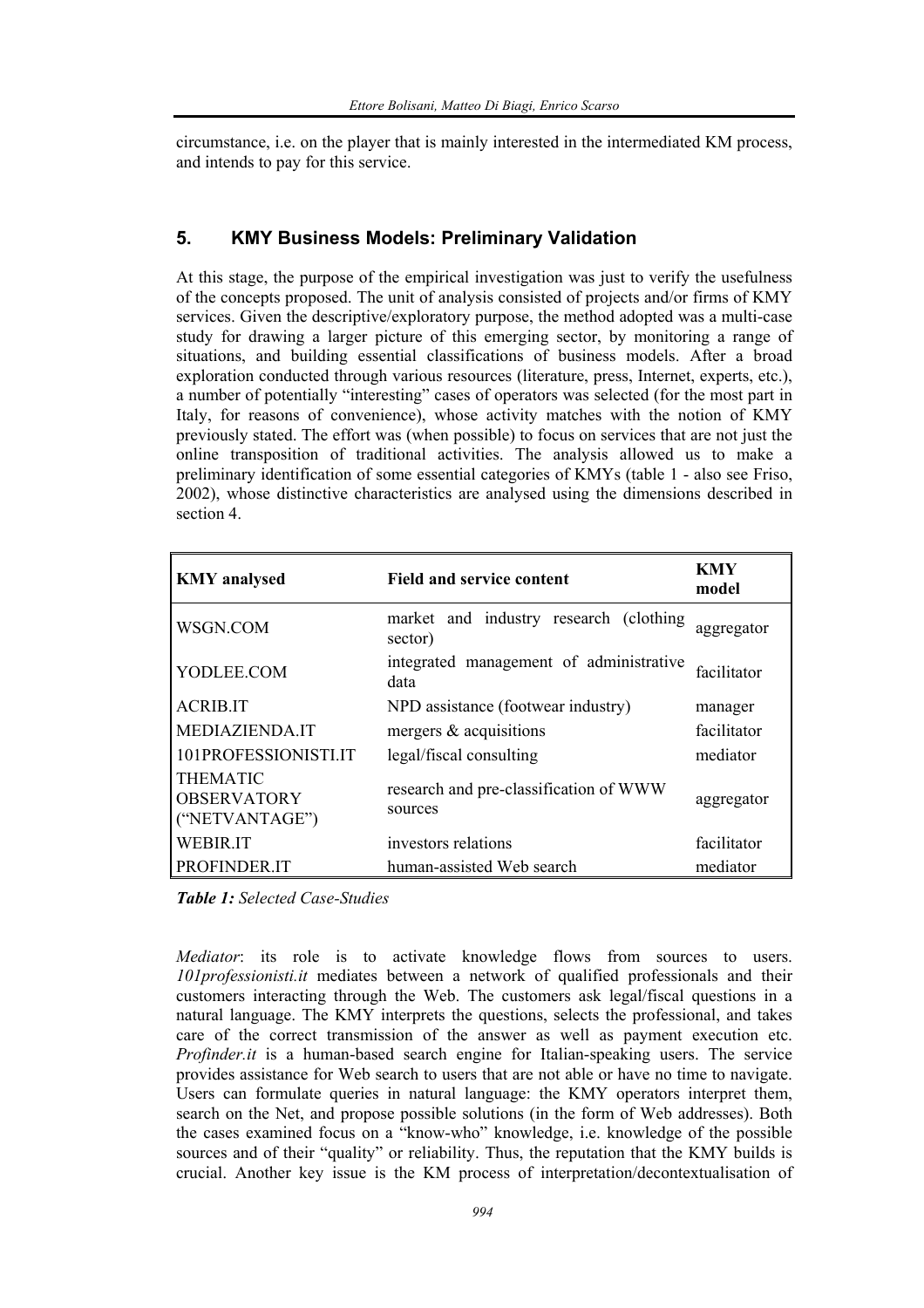queries, that is vital especially considering that the entire relation occurs on the Net with no face-to-face interactions.

*Facilitator*. its function is to build appropriate environments for knowledge transfer, by identifying the optimal mechanisms or technology (i.e.: a Web portal, a document exchange, etc.), by processing codification/de-codification, etc. *Yodlee.com* collects various administrative data of a user (e.g. different bank accounts) and synthesises them in a common format through a single interface. *Mediazienda.it* operates in the field of *merger and acquisitions* of small businesses. The service operates a pre-selection of qualified advertisements, and then supplies online information of business opportunities to registered potential buyers. *Webir.it* assists the firms in the investors relation management, helping them to select and publicise financial information on the *Lycos'* financial channel. In this case the KMY service is centred on the delivery of knowledge to the public. Beside the high specificity of each single case, similar characteristics and issues are also evident. Facilitators need to activate a "standard" process of collection, decontextualisation, and presentation of knowledge contents from heterogeneous sources to undifferentiated users. All this rises peculiar problems, such as the selection, explicitation, and standardisation of knowledge contents to be presented through a common interface (e.g. a Web portal). While knowledge from sources can be the "knowabout" type, the added contribution of the KMY service is essentially a "know-with" component (i.e.: how to connect different contents).

*Aggregator*: this KMY service performs preliminary recognition and mapping of knowledge sources for a specific business community or market; such knowledge contents are then made available to the users on demand. *Wsgn.com* is a thematic portal offering updated and qualified information on fashion, markets, and technologies for the apparel industry. Other examples are projects (e.g. Telecom Italia's "Netvantage") aimed to develop applications for generating semi-automatic thematic portals: a semi-automatic software agent would be used to scan the Web and extract updated knowledge in accordance to the guidelines defined by a human expert. In both cases, the "aggregator" model refers to a common situation: a multiplicity of heterogeneous sources, and several potential users belonging to the same business community. The highly specific knowledge contents, that can also have heterogeneous formats, have to be aggregated and collected for the community. The added service of the aggregator rests on the capability of selecting and reformulating contents that "may be" of interest for the users, which requires high competence of the business sector. In addition, the contents collected have to be converted and proposed in the appropriate form.

*Manager*: this is the most complex model of KMY, combining many of the services described above. The only example examined here is that of *Acrib.it*, an original initiative of a local association of footwear manufacturers in Italy. A platform for "knowledge sharing" is provided to all the firms and professionals involved in the design of a new product. The portal, reserved to registered users, is based on a "flexible" system for sharing all the documents and contents needed (ranging from stylistic themes to technical characteristics of raw materials). Since the mediating role of the KMY and the business relations between the using firms are closely intertwined, the kind of knowledge that the KMY has to manage is highly specific, but at the same time requires extreme flexibility to manage exceptions and innovations.

#### **6. Conclusions; Limitations of the Study**

The background assumption of this study is that the transition from a model of Internet as a "network of data" to a knowledge network" can be a difficult but crucial step in the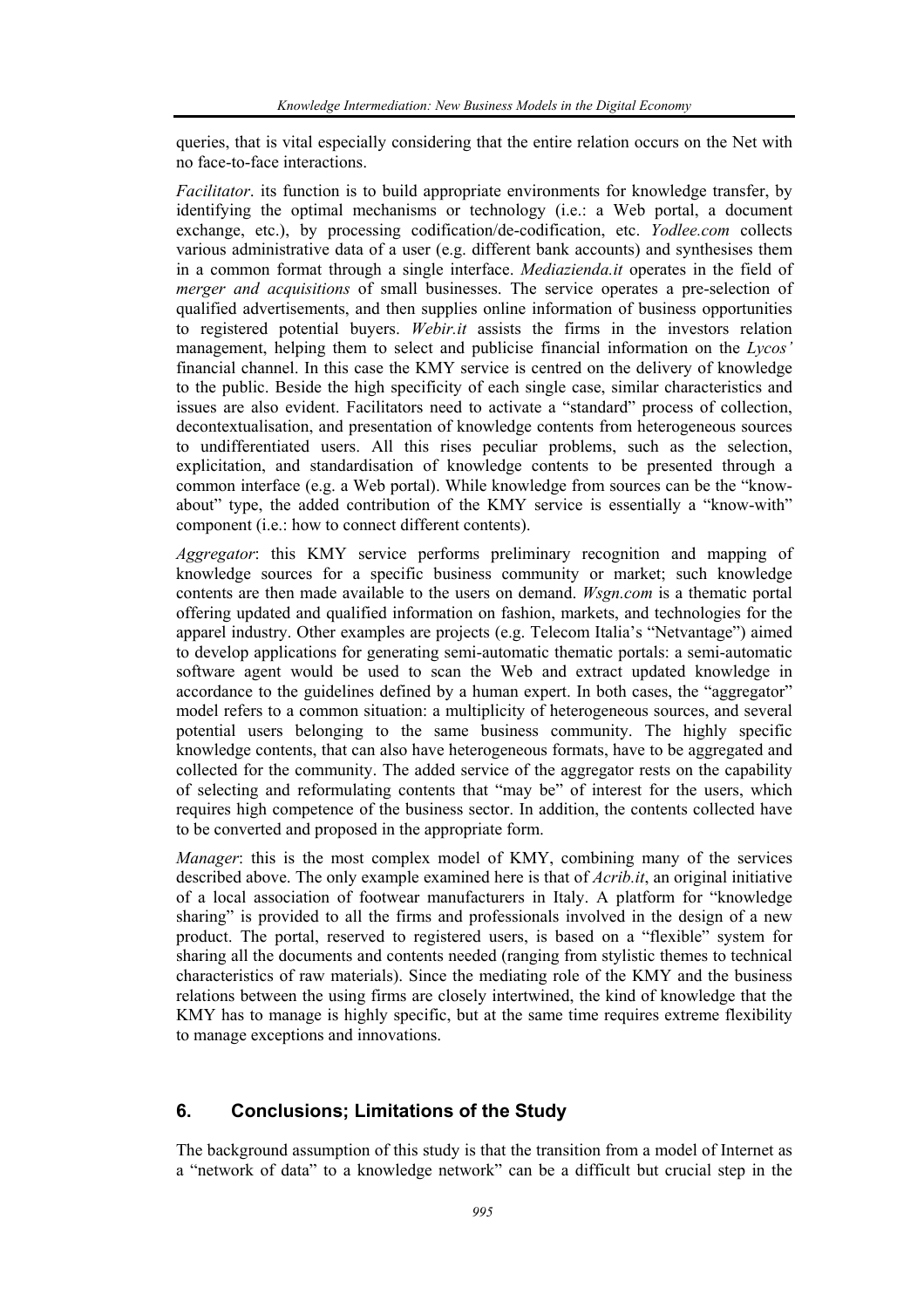further development of the Digital Economy. To analyse such issue, we attempted to introduce new approaches to the analysis of online business models, by integrating "classical" themes of e-commerce (i.e. the characteristics of online transactions and the role of intermediation) with the emerging studies of KM. The definition of KMY is strictly functional to this purpose, and is used to analyse emerging businesses of online intermediation by considering their role in KM processes in an explicit and direct way.

The preliminary findings presented here show that this approach could be promising. Nevertheless, several steps should be still made to overcome the present limitations of this study, and transform the classifications and points examined here into managerial guidelines or research topics. For instance, the transactional nature of KMY services should be analysed more thoroughly, with direct reference of knowledge as the object of economic exchange. A second important issue is that of the practical implementation of an online strategy for a KMY service. In other words, there is the need to integrate a descriptive or analytical approach (that can be useful to make classifications or illustrate problems) to more normative guidelines for business.

#### **References**

- Akerlof G.A., 1970, "The Market for 'Lemons': Quality Uncertainty and the Market Mechanism", *Quarterly Journal of Economics*, August: 488-500
- Alavi M., Leidner D.E., 2001, "Knowledge Management and Knowledge Management Systems: Conceptual Foundations and Research Issues", *MIS Quarterly*, 25: 107- 136
- Alderson, W., 1954, "Factors governing the development of marketing channels", in Clewett R.M. (ed.), *Marketing channels for manufactured products*, Irwin Inc, Homewood, IL
- Benjamin R., Wigand R. (1995), "Electronic Markets and Virtual Value Chains on the Information Superhighways"*, Sloan Management Review*, Winter: 62-72
- Berners-Lee T., Hendler J., Lassila O., 2001, "The Semantic Web. A New form of Web content that is meaningful to computers will unleash a revolution of new possibilities", *Scientific American*, May
- Bhatt G.D., 2001, "Knowledge management in organizations: examining the interactions between technologies, techniques, and people", *Journal of Knowledge Management*, 5(1): 68-75
- Binney D., 2001, "The knowledge management spectrum understanding the KM landscape", *Journal of Knowledge Management*, 5(1): 33-42
- Boisot M.H., 1999, *Knowledge assets. Securing competitive advantage in the information economy*, Oxford University Press, Oxford
- Bolisani E., Scarso E., 1999, "Information technology management: a knowledge-based perspective", *Technovation*, 19: 209-217
- Choi S., Stahl D.O., Whinston A.B., 1997, *The Economics of Electronic Commerce*, MacMillan, Indianapolis
- Coyle J.J., Andraski J.C., 1990, "Managing channel relationships", *Annual Conference Proceedings of the Council of Logistics Management*, 245-258
- Den Hertog P., 2000, "Knowledge-intensive Business Services as co-producers of innovation", *International Journal of Innovation Management*, 4(4): 491-528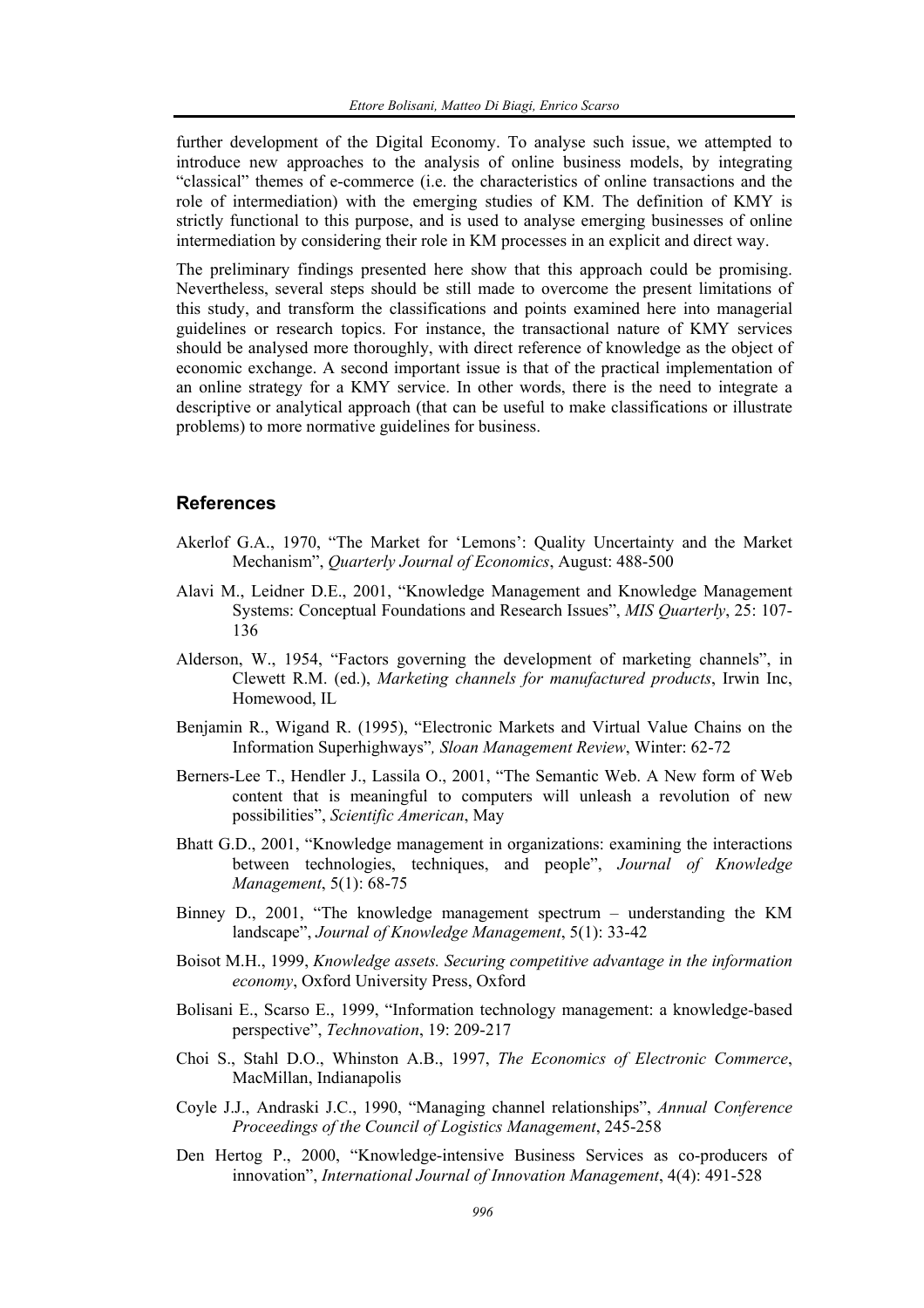- Friso A., 2002, Knowledgemediary: i nuovi intermediari della conoscenza, Tesi di laurea, Università di Padova, DTG
- Garavelli A.C., Gorgoglione M., Scozzi B., 2002, "Managing knowledge transfer by knowledge technologies", *Technovation*, 22: 269-279
- Gebauer J., Scharl A., 1999, "Between Flexibility and Automation: An Evaluation of Web Technology from a Business Process Perspective", *Journal of Computer Mediated Communication*, 5(2)
- Giaglis G.M., Klein S., O'Keefe R.M., 2002, "The role of intermediaries in electronic marketplaces: developing a contingency model", *Information Systems Journal*, 12: 231-246
- Hargadon A., Sutton R.I., 2000, "Building an Innovation Factory", *Harvard Business Review*, May-June: 157-166
- Hauknes J., Antonelli C., 1999, "Knowledge Intensive Services What is Their Role?", OECD Business and Industry Policy Forum on *Realising the Potential of the Service Economy: Facilitating Growth, Innovation and Competition*, Paris, 28 September
- Hendriks P.H.J., Vriens D.J., 1999, "Knowledge-based systems and knowledge management: friends or foes?", *Information & Management*, 35: 113-125
- Holsapple C.W., Singh M., 2001, "The knowledge chain model: activities for competitiveness", *Expert Systems with Applications*, 20: 77-98
- Johannessen J, Olaisen J., Olsen B., 2001, "Management of tacit knowledge: the importance of tacit knowledge, the danger of information technology, and what to do about it", *International Journal of Information Management*, 21: 3-20
- Lefebvre L.A., Lefebvre E., 2000, "Virtual Enterprises and Virtual Economy: Manifestations and Policy Challenges", *International Journal of Technology Management*, 20(1/2): 58-71
- Mack R., Ravin Y., Byrd R.J., 2001, "Knowledge portals and the emerging digital knowledge workplace", *IBM Systems Journal*, 40(4): 925-954
- Malhotra Y., 2000, "Knowledge Management for E-Business Performance: Advancing Information Strategy to "Internet Time"", *Information Strategy: The Executive's Journal*, 16(4): 5-16
- Markus M.L., 2001, "Toward a Theory of Knowledge reuse: Types of Knowledge Reuse Situations and Factors in Reuse Success, *Journal of Management Information Systems*, 18(1): 27-93
- Marwick A.D. 2001, "Knowledge management technology", *IBM Systems Journal*, 40(4): 814-830
- McDermott R., 1999, "Why Information Technology Inspired But Cannot Deliver Knowledge Management", C*alifornia Management Review*, 41(4): 103-117
- Miles I., 1996, *Innovation in Services: Services in Innovation*, Manchester Statistical Society, Manchester
- Millar J., Demaid A., Quintas P., 1997, "Trans-organizational Innovation: A Framework for Research", *Technology Analysis & Strategic Management*, 9(4): 399-418
- Nonaka I., Takeuchi H., 1995, *The knowledge-creating company*, Oxford University Press, Oxford
- OECD, 1997, *Statistics on Value Added and Employment, Services*, OECD, Paris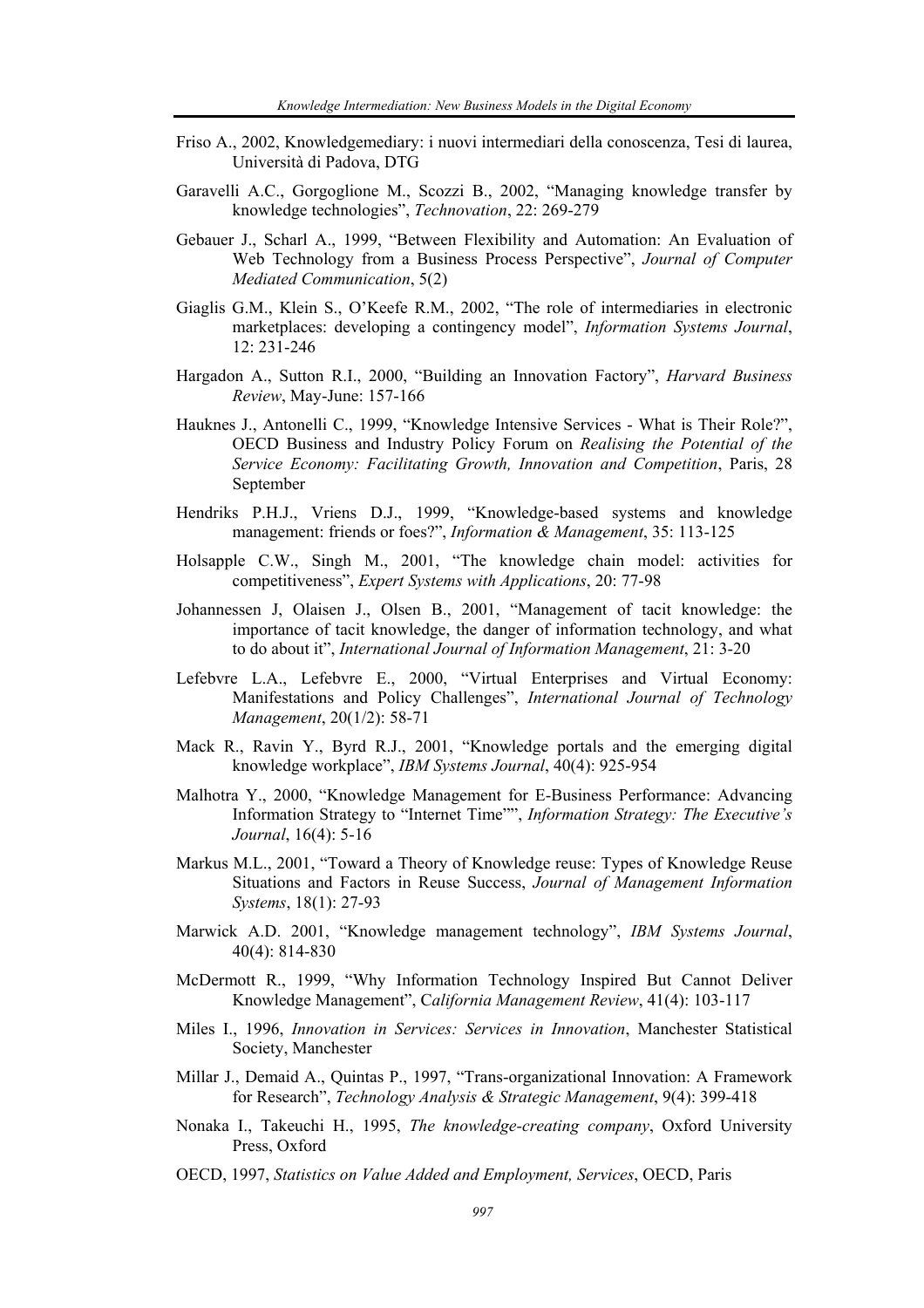Polanyi M., 1967, *The Tacit Dimension*, Doubleday Anchor, Garden City, NY

- Pratt J.W., Zeckhauser R.J. (eds.), 1985, *Principals and agents. The structure of business*, Harvard Business School Press, Boston, MA
- Peña I., 2002, "Knowledge networks as a part of an integrated knowledge management approach", *Journal of Knowledge Management*, 6(5): 469-478
- Pyka A., 1997, "Informal networking", *Technovation*, 17: 207-220
- Pyka A., 2001, ""innovations networks in economics: from the incentive-based to the knowledge-based approach", *European Journal of Innovation management*, 5(3): 152-163
- Quintas P., Lefrere P., Jones G., 1997, "Knowledge Management: a Strategic Agenda", *Long Range Planning*, 30(3): 385-391
- Rangan K.V., Menezes, M.A.J., Maier E.P., 1992, "Channel selection for new industrial products: A framework, method, and application", *Journal of Marketing*, 56: 69- 82
- Roberts J., 2000, "From Know-how to Show–how? Questioning the Role of Information and Communication Technologies in Knowledge Transfer", *Technology Analysis & Strategic Management*, 12(4): 429-443
- Roberts J. *et al.*, 2000, Knowledge and Innovation in the New Service Economy, in Andersen B. *et al.* (eds.), *Knowledge and Innovation in the New Service Economy*, Edward Elgar, Aldershot, UK
- Sarkar M.B., Butler B., Steinfield C., 1995, "Intermediaries and Cybermediaries: A Continuing Role for Mediating Players in the Electronic Marketplace", *Journal of Computer Mediated Communication*, 1(3)
- Selz D., 1999, *Value Webs: emerging forms of fluid and flexible organisations*, PhD Dissertation, University of St. Gallen
- Seufert A., von Krogh G., Bach A., 1999, "Towards knowledge networking", *Journal of Knowledge Management*, 3(3): 180-190
- Shin M., Holden T., Schmidt R.A., 2001, "From knowledge theory to management practice: towards an integrated approach", *Information Processing & Management*, 37: 335-355
- Stanton W.J., 1967, *Fundamentals of Marketing*, McGraw-Hill, New York
- Tiwana A., 2000, *The knowledge management toolkit*, Prentice Hall, Upper Saddle River, NJ
- Tomlison M., 2000, "The Contribution of Knowledge-Intensive Services to the Manufacturing Industry", in Andersen B. *et al.* (eds.), *Knowledge and Innovation in the New Service Economy*, Edward Elgar, Aldershot, UK
- Tuomi I., 2000, "Data Is More Than Knowledge: Implications of the Reversed Knowledge Hierarchy for Knowledge Management and Organizational Memory", *Journal of Management Information Systems*, 16(3): 103-117
- Upton D.M., McAfee A., 1999, "The Real Virtual Factory", in Tapscott D. (ed.) *Creating value in the Network Economy*, Harvard Business School Press, Boston, MA
- Walsham G., 2001, "Knowledge Management: The Benefits and Limitations of Computer Systems", *European Management Journal*, 19(6): 599-608